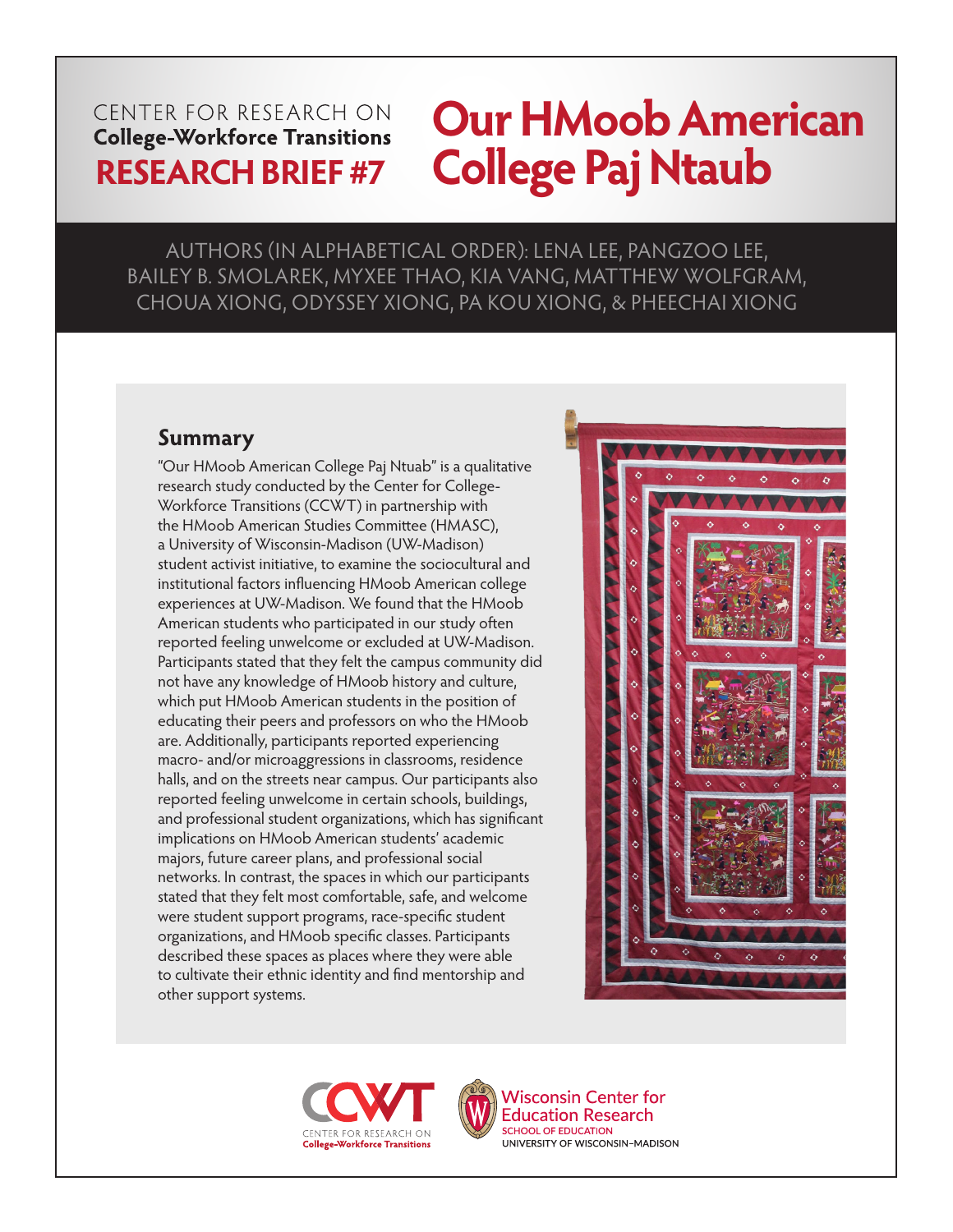# **What is Paj Ntaub?**

Paj ntaub, one of the HMoob's most well-known cultural artifacts, is a colorful, geometric, and intricate embroidery traditionally created to decorate clothes and to communicate short messages. After the U.S. wars in Southeast Asia, HMoob people started producing a new form of paj ntaub in the refugee camps. These paj ntaub depict the trauma, displacement, assimilation, and resilience HMoob refugees experienced during these wars. Rather than a physical story cloth, "Our HMoob American College Paj Ntaub" is a symbolic way to continue this art form and pay homage to our families. The paj ntuab project draws on the experiences of HMoob American undergraduates to sew our collective story about higher education—a different but paralleled story of trauma, displacement, assimilation, and resilience in the United States.



#### **Why the spelling "HMoob"?**

We spell the ethnic group of focus in this study - HMoob - in lieu of Hmong (the more common spelling, particularly in the United States). The capitalization of both H and M are intended to be more inclusive of various HMoob dialects because Mong Green/Leng is pronounced without the aspirate "h." Additionally, capitalizing H and M challenges the history of White HMoob dominance in the United States. Borrowing from the Hmong Romanized Phonetic Alphabet (RPA), our spelling HMoob rejects the Americanization of our ethnic group name and demands for respect for our mother tongue. At the same time, "HMoob" allows us to reclaim and embrace our HMoob identity, history, and heritage.

#### **HMoob Americans in Wisconsin1**

- HMoob are the largest Asian-American group in Wisconsin at almost 50,000 people.
- The HMoob population in Wisconsin grew from 16,000 in 1990 to 47,000 in 2010.
- The top 5 Wisconsin counties with the highest HMoob population are: Milwaukee, Marathon, Sheboygan, Dane, and Brown.
- Wisconsin's HMoob population is relatively young – 43% of HMoob in Wisconsin are under 18 compared to 23% of Wisconsin's total population.
- Despite recent gains, HMoob in Wisconsin still have low educational attainment rates. In 2010, 38% of HMoob in Wisconsin who were 25 years or older did not have a high school degree compared to 11% of Wisconsin's total population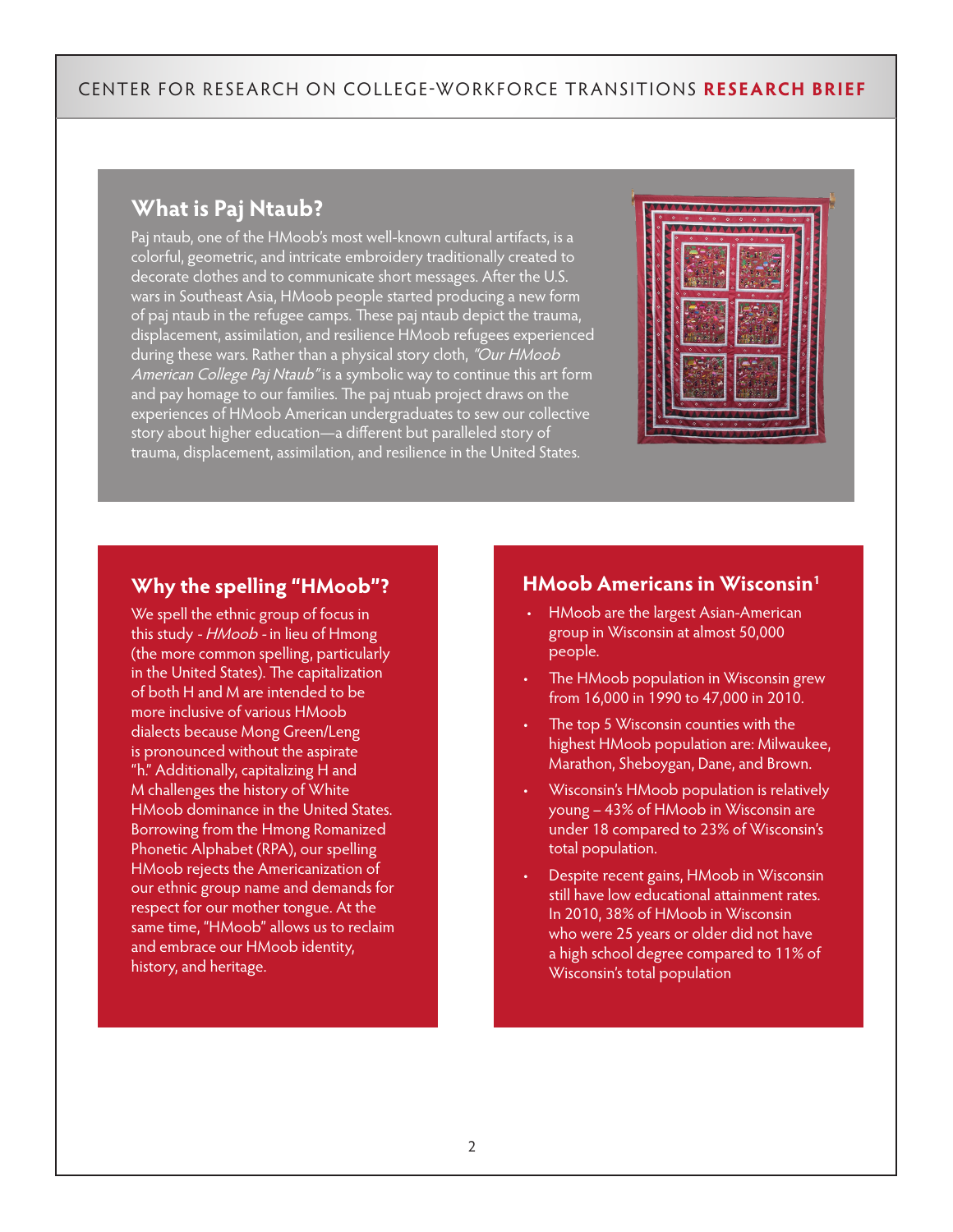# **HMoob Americans at UW-Madison**

UW-Madison does not publicly report any disaggregated data about its HMoob American students. The Data Digests and other reports produced by the Office of Academic Planning and Institutional Research (APIR) include HMoob American students as a "targeted minority," under the category of "Southeast Asians," which group HMoob Americans with Vietnamese, Lao, and Cambodian American students. However, while race/ethnic identification is not required in undergraduate applications, UW-Madison began offering "Hmong" as an ethnic category that students could selfidentify on their applications beginning in 2006. APIR and the Center for Academic Excellence provided our research team with data disaggregated by ethnicity specific to HMoob American students but not individual-level data with identifying information.2 While it is important to note that we are still missing various pieces of data and the data-sets span different time periods, we present below some of the most significant findings from the available data:

- An average of 294 HMoob American students were enrolled at UW-Madison per year from 2007-2018. There was a significant increase in HMoob American students between 2008 and 2011, but there has been a 22% decrease since 2013 (as shown on graph).
- 68% of the HMoob American cohorts matriculated from 2006- 2011 graduated within 6 years.
- 58% of HMoob American students come from Dane, Marathon, or Milwaukee counties.



- 63% of HMoob American students identified as female.
- 79% of HMoob American students are first-generation.
- 63% of HMoob American students are affiliated with programs under Division of Diversity, Equity & Educational Achievements (DDEEA) and/or the Center for Academic Excellence (CAE).
- Each year since 2007, approximately 7-8 HMoob American students transfer to UW-Madison from another institution (the majority come from Madison College or UW-Marathon County).
- Top 5 most popular majors for HMoob American students are listed below with the number of graduates from 2007-2017 in parenthesis:
	- 1. Biology (71)
	- 2. Human Development and Family Studies (43)
	- 3. Social Welfare (28)
	- 4. Asian studies (26)
	- 5. Psychology (26).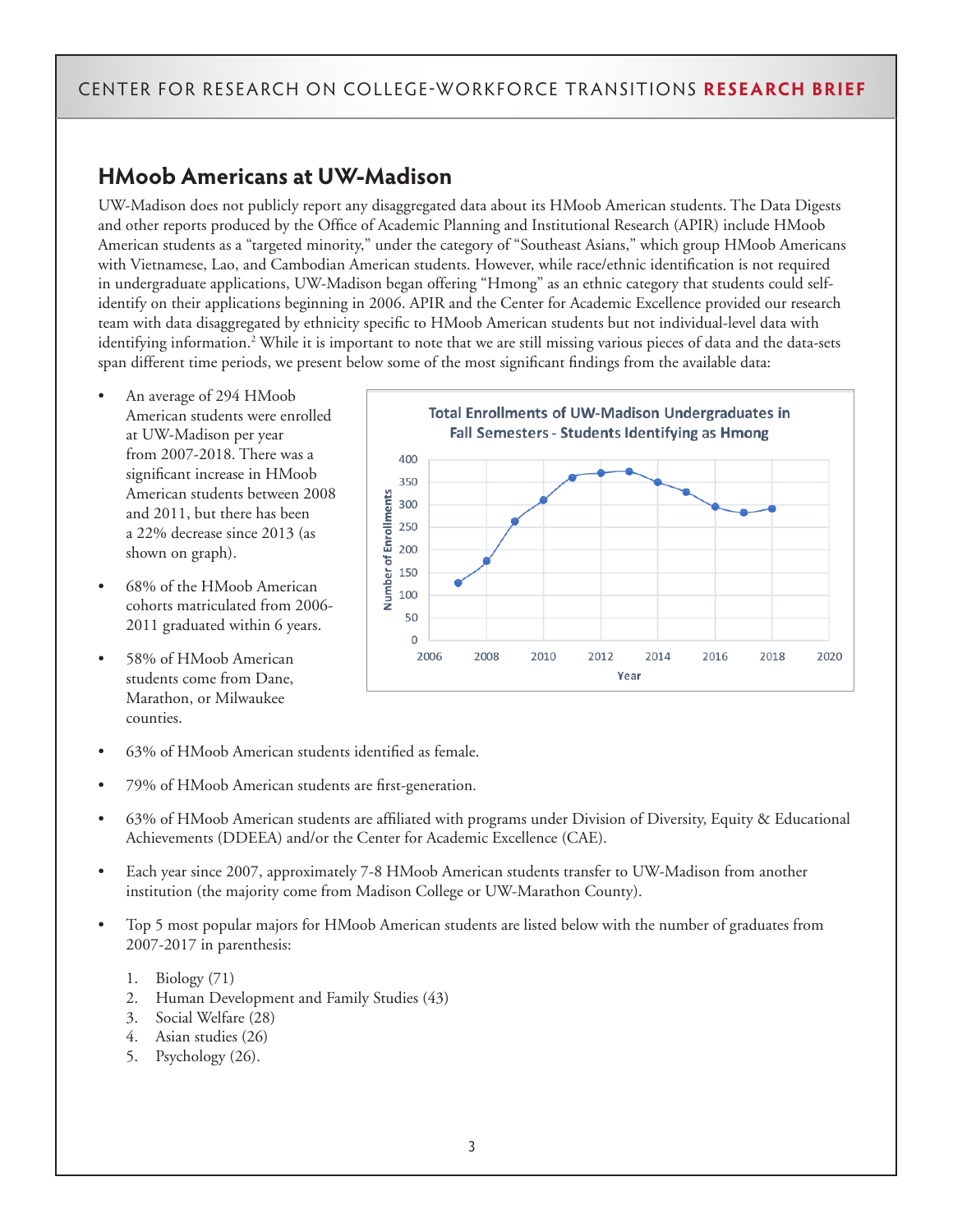# **Research Methods**

*Community-Based Participatory Action Research (CBPAR).* CBPAR is a collaborative research approach that aims to understand and address relevant concerns of people in a targeted community by partnering with community actors to engage and make shared decisions in attempt to gain a more grounded understanding of a phenomena.3 In accordance with the CBPAR framework, our research team consisted of two academic researchers, one graduate student, and seven HMoob American undergraduate students who were HMoob American Studies Committee (HMASC) members. The research study was vetted by the UW-Madison IRB and all team members completed human subjects training and participated in additional training and discussions of the research ethics considerations particular to this study design. Student researchers were given collective ownership of this study throughout the entire research process from the design to dissemination. Guided by the PhD trained researchers, student researchers interpreted the data and made recommendations from their emic perspectives, increasing validity of research results and establishing equitable partnerships. The research team met weekly from September 2018-February 2019 to discuss relevant literature, data collection, emerging themes, and data analysis.

*Conceptual Framework.* We draw on literature from the sociology of education and ethnic studies to better understand how minoritized students, such as HMoob-Americans and other Asian-American groups, have experienced public education in the United States and the implications of these experiences on their future trajectories.<sup>4</sup> This literature has demonstrated how social spaces, practices, representations, and social interactions in educational settings can structure student experiences, entailing institutional exclusion and invisibility, and setting conditions for identity formation and transformation as well as future life outcomes. In our research, we draw on this critical approach to understanding the educational experiences of minoritized students, by documenting and analyzing the institutional, social, and cultural contexts which influence HMoob American college students' lives.

# **Research Design, Data Collection, and Analysis.**

#### **Research Question: What sociocultural and institutional factors influence HMoob American college experiences?**

*Participants.* Student researchers recruited 27 HMoob American undergraduates at UW-Madison to participate in this study using snowball sampling techniques in which the student researchers drew on their social networks to recruit a diverse sample of HMoob American students who come from different backgrounds, study a wide array of subjects, and engage in diverse social networks and activities (see Participant Background Table). All the participants were secondgeneration Americans, except for four students who came to the United States as young refugees after the closing of the last refugee camps in Thailand in 2004-2005. Participants ranged in ages from 18 – 23 years.

*Data Collection.* Data collected for this study included interviews, observations, and artifacts.

*Interviews.* Semi-structured interviews were conducted with all research participants that discussed students' social and educational backgrounds, cultural identity, and social, academic, and professional experiences and networks on campus. The interviews lasted approximately 1-hour, were audio-recorded, and were later transcribed by the student researcher who conducted the interview.

*Observations.* Participant observations were conducted with 14 of the 27 participants in public spaces on the UW-Madison campus; the observations were often conducted in locations or at events where other HMoob American students congregate.

*Artifacts.* Text and online documents and images related to HMoob American students and organizations at UW-Madison were collected, such as journalistic and institutional representations of HMoob students, HMoob-themed course content, and online and policy documents related to campus climate, diversity management, and bias incidents on campus.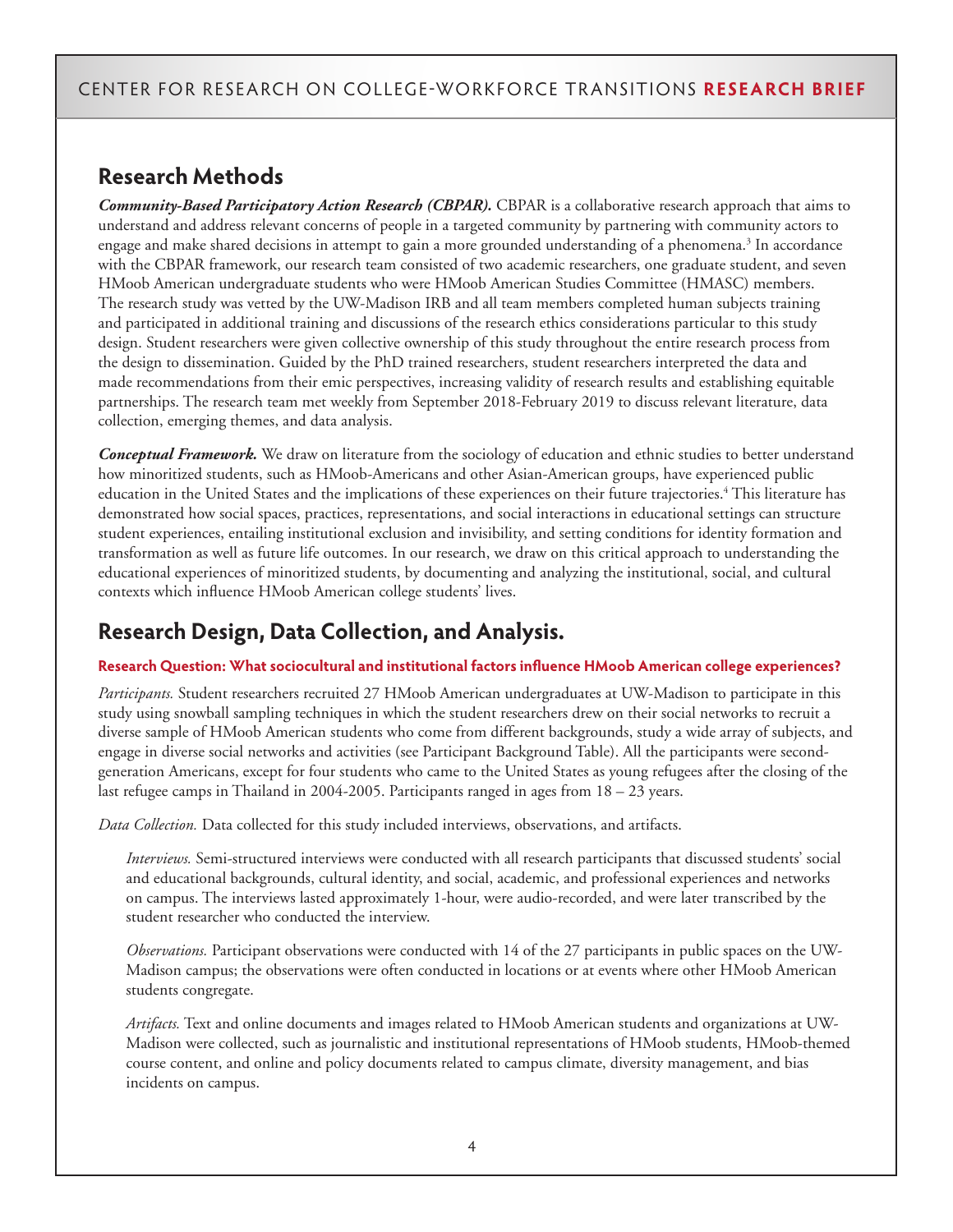*Researcher reflections.* Student researchers maintained auto-ethnographic journals which included personal reflections and research memos throughout data collection and analysis.

*Data Analysis.* After all interviews were transcribed, the research team collaboratively developed a coding system deductively derived from our conceptual framework and supplemented by inductively derived codes produced through a process of open coding and analytical memoing. The transcripts, observations, artifacts, and autoethnographic journals were coded accordingly. After the raw data was coded, the research team looked for significant categories and emerging themes, and produced a series of analytic memos to develop and contextualize our research themes. Four of these themes are presented in our Findings section below.

*Limitations.* The limitations of this research include the limited sample size, representing approximately 10 percent of the current HMoob American-identified students on campus. While our findings were rich, they also suggest that more extensive, ethnographic observations and participant-observations would enhance our understanding of the factors that influence HMoob American college students' experiences. Lastly, our sample is limited to current college students; in our future research we plan to include alumni in order to gain a better understanding of the college-workforce transition experience.

| <b>Participant Background (n=27)</b> |                                |                                         |                                             |  |
|--------------------------------------|--------------------------------|-----------------------------------------|---------------------------------------------|--|
| <b>Background Characteristic</b>     |                                | <b>Number of</b><br><b>Participants</b> | <b>Percentage of</b><br><b>Participants</b> |  |
| Self-identified Gender               | Female                         | 17                                      | 63%                                         |  |
|                                      | Male                           | 9                                       | 33%                                         |  |
|                                      | Did not identify with a gender | 1                                       | 4%                                          |  |
| Home state/county                    | Minnesota                      | 1                                       | 4%                                          |  |
|                                      | Wisconsin                      | 26                                      | 96%                                         |  |
|                                      | Milwaukee County               | 11                                      | 41%                                         |  |
|                                      | Dane County                    | 5                                       | 17%                                         |  |
|                                      | Marathon County                | $\overline{4}$                          | 15%                                         |  |
|                                      | Eau Claire County              | $\overline{2}$                          | 7%                                          |  |
|                                      | Winnebago County               | $\mathbf{1}$                            | 4%                                          |  |
|                                      | Fond du Lac County             | $\mathbf{1}$                            | 4%                                          |  |
|                                      | Outagamie County               | $\mathbf{1}$                            | 4%                                          |  |
|                                      | Wood County                    | 1                                       | 4%                                          |  |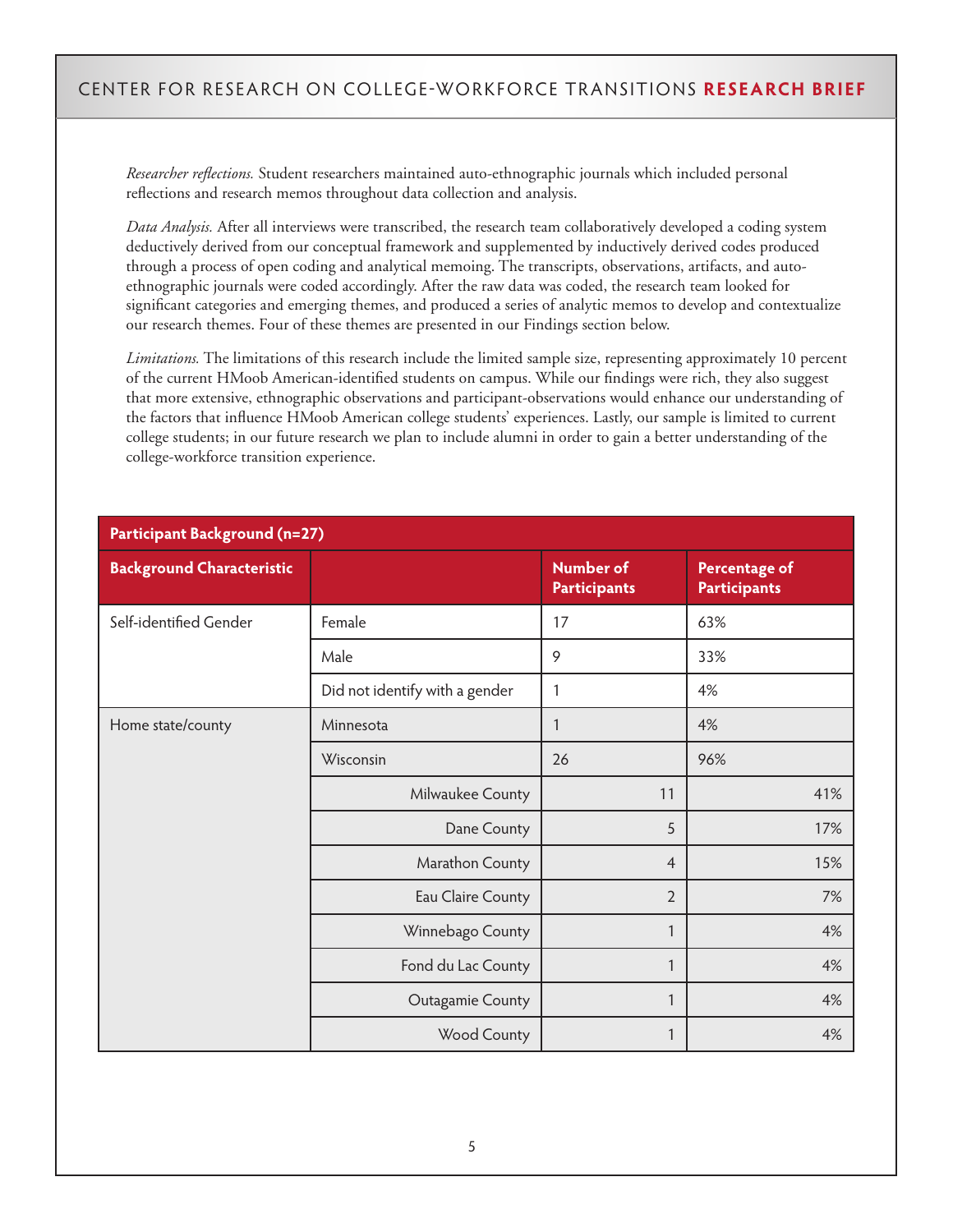| <b>Participant Background (n=27)</b>                                                              |           |                                         |                                             |  |
|---------------------------------------------------------------------------------------------------|-----------|-----------------------------------------|---------------------------------------------|--|
| <b>Background Characteristic</b>                                                                  |           | <b>Number of</b><br><b>Participants</b> | <b>Percentage of</b><br><b>Participants</b> |  |
| Class Standing                                                                                    | Freshman  | 6                                       | 22%                                         |  |
|                                                                                                   | Sophomore | 6                                       | 22%                                         |  |
|                                                                                                   | Junior    | 7                                       | 26%                                         |  |
|                                                                                                   | Senior    | 8                                       | 30%                                         |  |
| Involved in a student<br>support program (CAE, CeO,<br>Chancellor's and Power's<br>Knapp, PEOPLE) | Yes       | 19                                      | 70%                                         |  |
|                                                                                                   | No        | 8                                       | 30%                                         |  |
| <b>Transfer Student</b>                                                                           | Yes       | 3                                       | 11%                                         |  |
|                                                                                                   | No        | 24                                      | 89%                                         |  |
| <b>First-Generation College</b><br>Student                                                        | Yes       | 19                                      | 70%                                         |  |
|                                                                                                   | No        | 8                                       | 30%                                         |  |

# **Findings Invisibility and Misrepresentation**

*"A lot of people don't even know who HMoob people are...so a lot of people are just like, 'Oh what is that?' ' Where are you from?'...and it's really difficult because a lot of people aren't aware of who HMoob people are." (Maria, Freshman).* 

Many of our participants also reported feeling disappointed by the lack of knowledge on the university campus about HMoob culture and history and/or upset by the ways in which HMoob people are portrayed in "mainstream" (i.e. non-HMoob specific) courses. Participants explained that they are often made responsible to educate their peers and teachers on who the HMoob are because many of them know nothing or very little about HMoob people. When HMoob history or culture was included in mainstream courses, participants typically reported it being done in overly simplistic and/or offensive ways that framed HMoob solely through the lens of U.S. Cold War history.

#### **Spaces and Experiences of Exclusion**

*"I lived in Sellery freshmen year and it was [sigh]. I just felt like I didn't really fit in. For example, I introduced myself to my neighbors and they would talk really slow to me like, 'Hello, it's really nice to meet you' in a slow tone. I just felt like, I was born here; why are you acting like this to me?" (Lee, Senior).*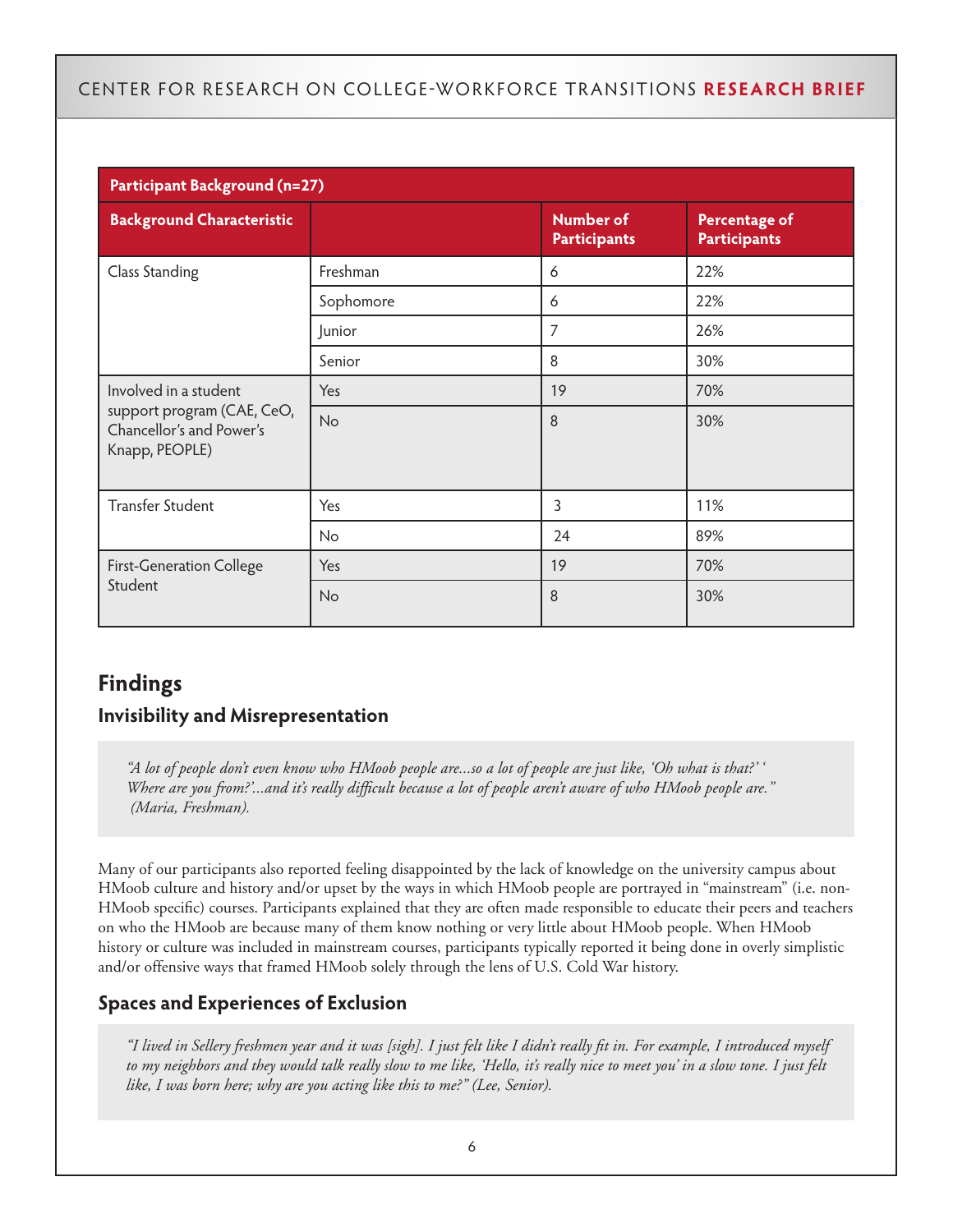The majority of our HMoob American student participants reported feeling excluded at UW-Madison. Many of our participants identified physical spaces on or near campus, such as Grainger Hall, residence halls, and Langdon street, that they avoided because of feeling unwelcome. Participants gave accounts of macro- and microaggressions that occurred in these spaces. These accounts ranged from the vandalization of the Multicultural Learning Center in Witte Hall, to receiving unwelcoming stares, to being asked to speak HMoob as a novelty. The majority of these incidents were not reported to the university. Reasons participants provided for not reporting these incidents included: believing that the incident did not meet the university's definition of a bias report, feeling the incident was not severe enough to report to the university, or feeling as though the university would not take action. Those who did report macro- and microaggressions often had direct support from university staff or faculty. The bias incidents that were reported involved university students, staff, faculty, and UW police.

#### **Spaces and Experiences of Belonging on Campus**

*"Since I'm in PEOPLE [the UW-Madison Precollege Enrichment Opportunity Program for Learning Excellence], I take this counseling psychology class with other PEOPLE students, and it's all college students. It's a space for us to talk about our experiences here so far on campus. Every month, we have that space to talk about all the negativity and all the positivity..." (Lisa, Freshman).* 

In contrast to the general feeling of exclusion and not belonging, our HMoob American student participants also described spaces on campus where they felt welcome and supported. Participants noted the importance of these spaces in acquiring academic and social wellbeing. In general, the spaces participants most identified as welcoming included spaces explicitly affiliated with students of color, student support spaces, and ethnic specific spaces. Our participants reported feeling welcome at the Multicultural Student Center within the Red Gym as well as various racial and ethnic student organizations such as the Hmong American Student Association (HASA), the Korean American Student Association (KASA), the Vietnamese Student Association (VSA), and Asian specific Greek organizations. Participants also reported feeling welcome by student support programs - UW-Madison Precollege Enrichment Opportunity Program for Learning Excellence (PEOPLE), Center for Academic Excellence (CAE), Center for Educational Opportunity (CeO), Diversity, Equity, and Educational Achievement (DDEEA) which they stated offer them friendship and mentorship and well as resources (e.g. tuition, tutoring, printing).

#### **The Role of HMoob Specific Classes in Identity Formation**

*"It helped me learn more about myself because I feel like I've waited 20 years to take courses that are about my people, courses that I do really care about. I think that I've just learned a lot about who I am and who the HMoob and HMoob Americans are" (Aaron, Junior).* 

A prominent space of belonging discussed by participants was HMoob specific classes. Classes such as Asian American Studies 240 (Hmong Refugee History), Asian American Studies 540 (Hmong Americans' Social Movements in the 20th and 21st Centuries), and HMoob language courses in the Southeast Asian Studies Department, were some of the courses that our participants reported enjoying most. Of our 27 HMoob American student participants, 18 had taken HMoob specific courses. All of these participants reported positive experiences, and many expressed the value of these courses in developing an affirmative ethnic identity. The remaining participants who did not take HMoob specific courses expressed interest in taking these courses, but found it difficult to fit them in their schedules due to inflexibility in their course requirements (e.g., some STEM majors). Despite participants' high praise of HMoob specific courses, many also expressed disappointment in limited amount of courses offered and expressed a desire for the university to offer more HMoob specific courses with greater consistency.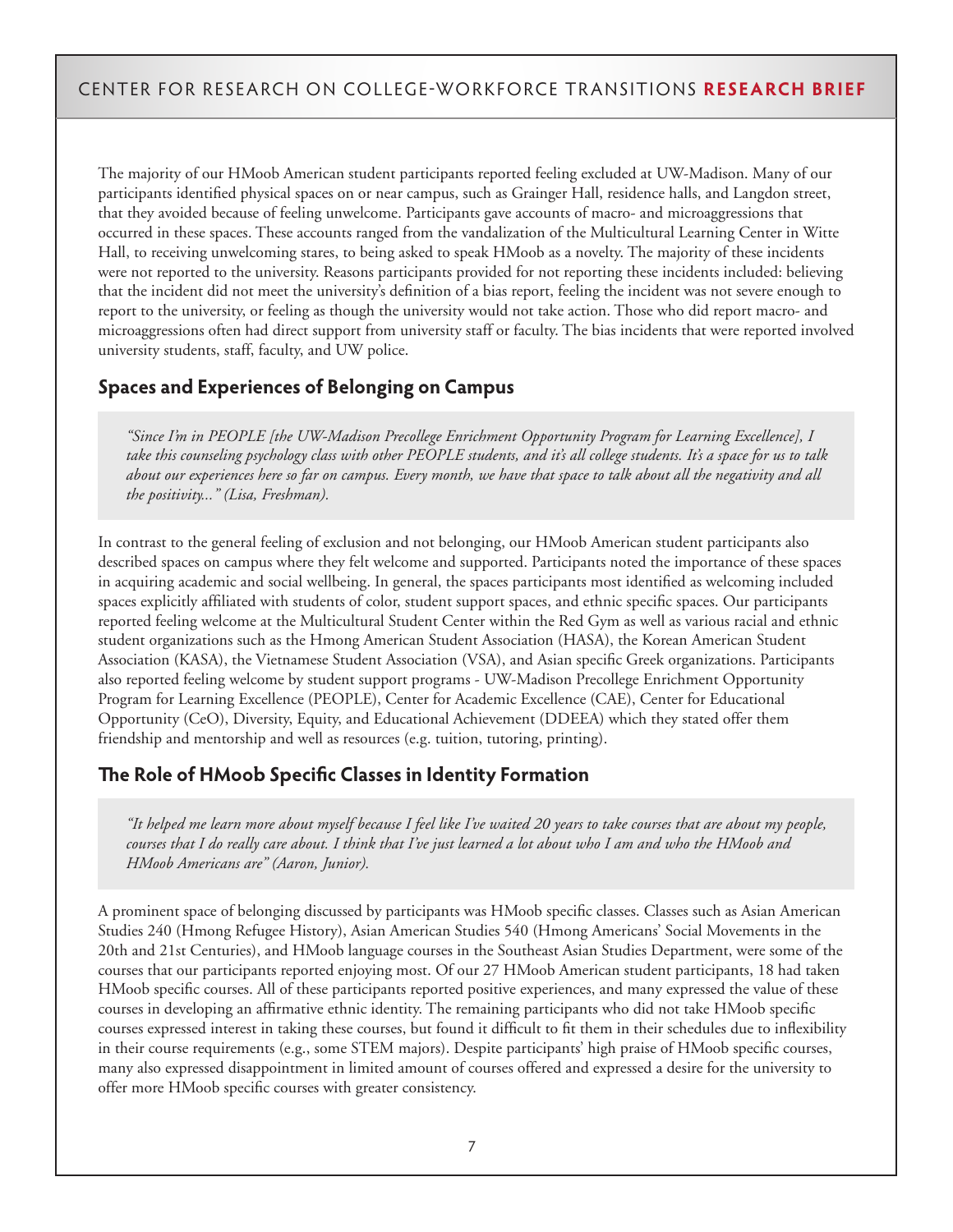# **Discussion**

At UW-Madison, HMoob Americans are physically seen as Asians and categorized by the university as Southeast Asians. HMoob American students are racialized as perpetual foreigners and "failed model minorities" when categorized as "targeted minorities," "Asians," "Southeast Asians."5 This racialization of HMoob Americans informs the types of services for, and interpersonal and institutional treatment of, HMoob American students. Thus, HMoob American undergraduates are rendered *institutionally invisible* and further marginalized when the university cannot provide sufficient opportunities to educate about HMoob Americans' racialized experiences. Specifically, the lack of publicly available disaggregated data makes it difficult for the university to provide critical and inclusive educational services and programs for HMoob American students. This lack of institutionally disaggregated data mirrors the campus's general lack of knowledge of HMoob people, history, culture, which was commonly reported by our participants. Moreover, our participants reported that when HMoob people, history, and culture were discussed in "mainstream" (non-HMoob specific) courses, it was done so in often overly simplistic and biased ways. As a result of this climate, many HMoob American students were pushed to educate their professors and peers on who the HMoob are and forge their own creative spaces of belonging.

Our HMoob American undergraduate participants shared that they continuously negotiate their racial and ethnic identities. On the individual level, participants expressed the challenges of relating to their HMoob family and mainstream American life. Institutionally, many of the participants reported that they often had to adjust their personal behavior to fit into predominantly white spaces. As illustrated in our findings, the spaces and experiences of exclusion reported by the participants also have significant implications on the career development of HMoob American students. Our participants reported feeling unwelcome in certain schools and buildings (e.g. Grainger Hall) and in professional student organizations. Feeling unwelcome in these spaces limits HMoob American students' academic majors, future career plans, and professional social networks. In contrast, our participants listed several academic and social spaces of inclusion, support, and mentorship (e.g. student support programs and ethnic-specific student organizations). Participants iterated the importance of these spaces to their academic success, personal confidence, social networking, and general sense of belonging.

UW-Madison prides itself as an inclusive and welcoming space for all students, as foregrounded in its Mission Statement, and highlighted in the current Diversity Framework, which promotes policies for inclusion and improved institutional access for diverse students, faculty and staff.<sup>6</sup> Yet, our research demonstrates that HMoob American students remain institutionally invisible and face various forms of racism and racial segregation on campus. Therefore, we concur with other scholars<sup>7</sup> who have suggested that the diversity framework emphasizing integration across racial and cultural lines overlooks racial inequities. While the diversity framework celebrates social differences, it is evident that this framework does not adequately address the racial inequities faced by many HMoob American students at UW-Madison. Furthermore, our research demonstrates serious concerns regarding UW-Madison's current bias incident reporting system. While many of our participants discussed encounters that they or someone they know experienced that would be considered a "bias incident" by university definition, the majority did not report these encounters. This finding suggests that many bias incidents experienced by HMoob American students go unreported and indicates a need to improve bias incident reporting mechanisms.

# **Policy Recommendations and Future Research**

Based on our research we propose the following recommendations to improve HMoob American college student experiences at UW-Madison:

- UW-Madison should support more student-led CBPAR research, which provides a critical method to assess and refine diversity and inclusion policies on campus.
- UW-Madison should recruit more HMoob American students from the state.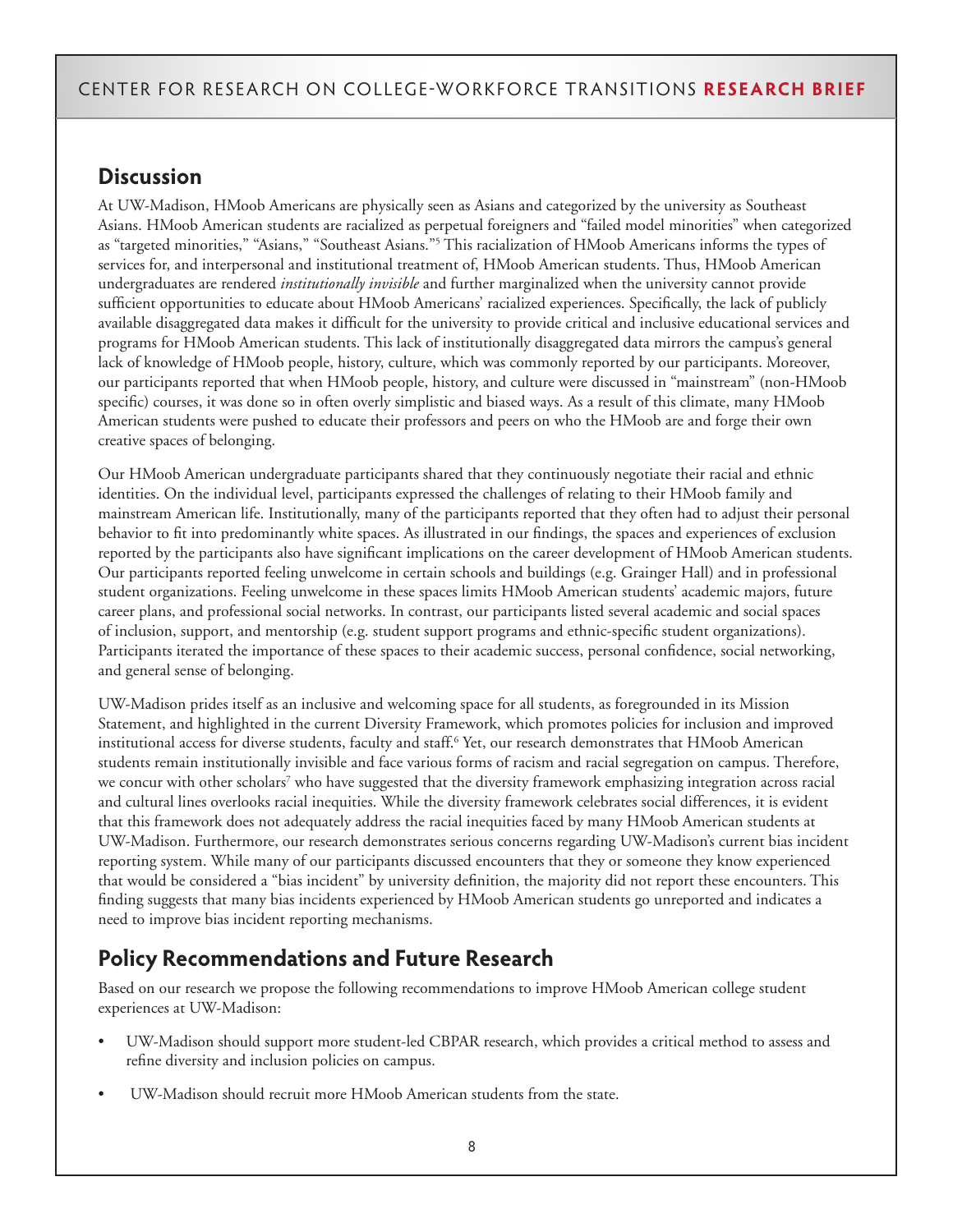- UW-Madison should fund a new tenure track faculty hire focused on HMoob and HMoob American studies, and support the development of a HMoob American Studies Certificate with a dedicated space for students, staff, and faculty that are part of the program and with program support funds. The successful candidate should be tasked with developing and implementing the certificate program and cultivating positive outreach to the HMoob communities in Wisconsin.
- UW-Madison should continue and expand student support programs such as PEOPLE, CAE, CeO, and other Division of Diversity, Equity & Educational Achievement programs.
- UW-Madison should recruit and employ academic and career advisors with backgrounds in HMoob history and culture to advise and support the mentorship of HMoob American students; especially for departments and colleges that serve large numbers of HMoob American students.
- UW-Madison's Office of Academic Planning and Institutional Research should disaggregate HMoob students in their publicly available Data Digests and other publications.
- **• Plans for future research**: Possible avenues of future research include (1) documenting with interviews and observations the career development and preparation of HMoob American students and documenting the postcollege transition to work for recent HMoob American alumni and (2) developing curriculum materials to help educate the campus about HMoob people, culture, and history.

# **The Paj Ntaub, CCWT Research Team (in alphabetical order)**

**Lena Lee** will graduate Fall 2019 with a B.A. in Psychology and a certificate in Asian American Studies.

**Pangzoo Lee** will graduate Summer 2019 with a B.B.A. in Marketing.

**Bailey B. Smolarek** holds a Ph.D. in Curriculum and Instruction and is an Associate Researcher at the Wisconsin Center for Education Research.

**Myxee M. Thao** will graduate Spring 2019 with a B.S. in Human Development and Family Studies and certificates in Education.



**Kia Vang** will graduate Spring 2019 with a B.A. in English Creative Writing and a certificate in Educational Policy Studies.

**Matthew Wolfgram** holds a Ph.D. in Anthropology and is Senior Researcher at the Center for College-Workforce Transitions at the Wisconsin Center for Education Research.

**Choua Xiong** is a Ph.D. candidate in the Educational Policy Studies department.

**Odyssey Xiong** is senior pursuing a B.A. in Sociology with a certificate in Asian American Studies.

**Pa Kou Xiong** is a senior double majoring in Human Development and Family Studies and Psychology.

**Pheechai Xiong** is a junior pursuing a B.A. in Communication Arts.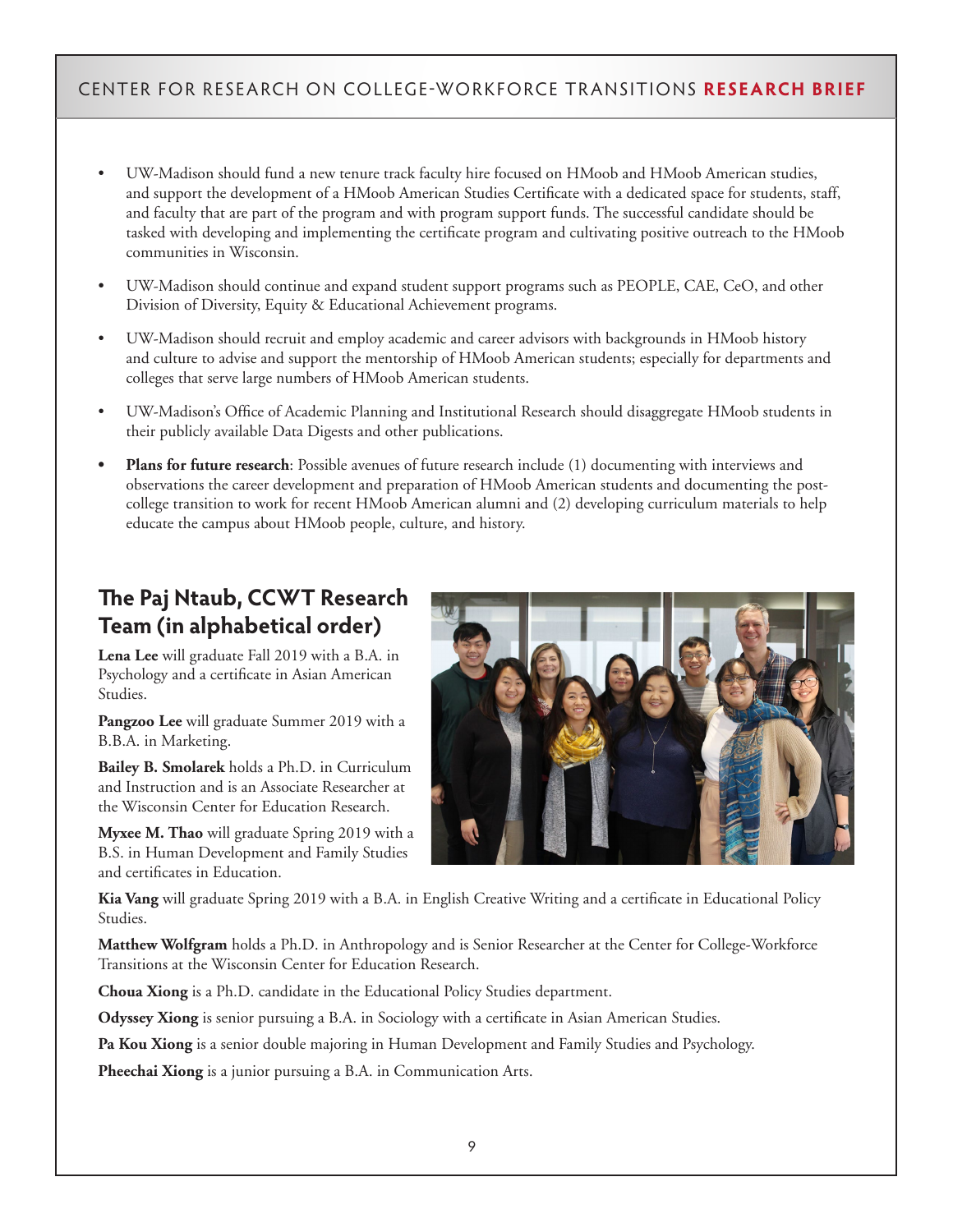Suggested citation: Lee, L., Lee, P., Smolarek, B., Thao, M., Vang, K., Wolfgram, M., Xiong, C., Xiong, O., Xiong, P. K., & Xiong, P. (2019). *Our HMoob American college paj ntaub.* Center for Research on College-Workforce Transitions. Retrieved from University of Wisconsin–Madison, http://ccwt.wceruw.org/Research/publications.html

© 2018 by Lena Lee, Pangzoo Lee, Bailey Smolarek, Myxee Thao, Kia Vang, Matthew Wolfgram, Choua Xiong, Odyssey Xiong, Pa Kou Xiong, & Pheechai Xiong. All rights reserved. Any opinions, findings, or conclusions expressed in this paper are those of the author and do not necessarily reflect the views of the funding agencies, WCER, or cooperating institutions. Readers may make verbatim copies of this document for noncommercial purposes by any means, provided that the above copyright notice appears on all copies.

Readers may make verbatim copies of this document for noncommercial purposes by any means, provided that the above copyright notice appears on all copies.

<sup>1</sup> Pfeifer, M. E., Sullivan, J.,Yang, K., & Yang, W. (2013). Hmong population and demographic trends in the 2010 census and 2010 American community survey. *Hmong Studies Journal, 13*(2): 1–33.; U.S. Census Bureau. (2010). 2010 US Census Interactive Population Search – Wisconsin Washington, D.C.: Government Printing Office. U.S. Census Bureau. (2010). Wisconsin. Retrieved from http://www.census.gov/2010census/popmap/ipmtext.php?fl=55.

2 Academic Planning and Institutional Research. (2018). Hmong student enrollment and degree information. Excel. UW Madison; Center for Academic Excellence. (2018). Statistics on Hmong students from CAE. Excel. UW Madison.

<sup>3</sup> Anderson, G. (2017). Participatory action research (PAR) as democratic disruption: New public management and educational research in schools and universities. *International Journal of Qualitative Studies in Education, 30*(5), 432- 449.; Appadurai, A. (2006). The right to research. *Globalisation, societies and education, 4*(2), 167-177.; Fine, M. & Torre, M. E. (2006). Participatory action research in prison. *Action Research, 4*(3), 253-269.

4 Borromeo, V. Y. (2018). *A phenomenological inquiry into the racialized experiences of southeast Asian American community college students.* Available from ProQuest Dissertations & Theses Global. (2087720771). Retrieved from http://search.proquest.com.ezproxy.library.wisc.edu/docview/2087720771?accountid=465; DePouw, C. (2012). When culture implies deficit: Placing race at the center of Hmong American Education. *Race Ethnicity and Education, 15*(2): 223–39; Lee, S. J. (2005). *Up against whiteness: Race, school, and immigrant youth.* New York: Teachers College Press; Warikoo, N. K., & de Novais, J. (2015). Colour-blindness and diversity: race frames and their consequences for white undergraduates at elite US universities. *Ethnic and Racial Studies, 38*(6), 860–876. https://doi.org/10.1080/01419 870.2014.964281; Xiong, Y. S. (2010). Hmong Americans' educational attainment: Recent changes and remaining challenges. *Hmong Studies Journal, 13*(2), 1-18.

5 DePouw, C. (2012). When culture implies deficit: Placing race at the center of Hmong American Education. *Race Ethnicity and Education, 15*(2): 223–39; Lee, S. J. (2005). *Up against whiteness: Race, school, and immigrant youth.* New York: Teachers College Press